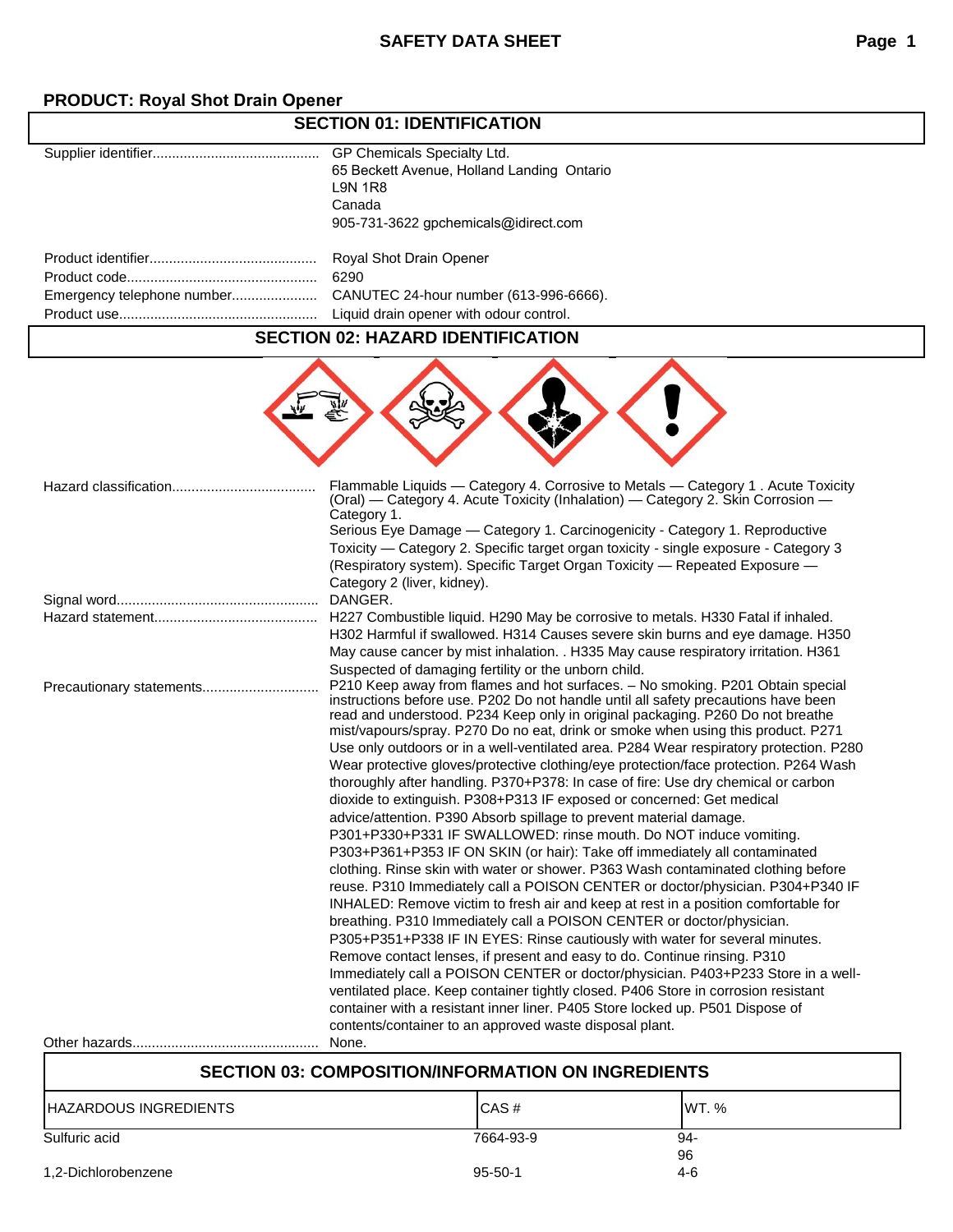## **PRODUCT: ROYAL SHOT**

## **SECTION 04: FIRST-AID MEASURES**

| Routes of exposure                                              |                                                                                                                                                                                                                                                          |
|-----------------------------------------------------------------|----------------------------------------------------------------------------------------------------------------------------------------------------------------------------------------------------------------------------------------------------------|
| Inhalation                                                      | Keep patient calm, remove to fresh air, seek medical attention. Assist in breathing if<br>necessary.                                                                                                                                                     |
|                                                                 | Rinse mouth and then drink plenty of water. Do not induce vomiting. . Call a physician or<br>poison control center immediately. Never give anything by mouth to an unconscious<br>person.                                                                |
|                                                                 | Rinse with soap and water. Get medical attention. Completely decontaminate clothing.<br>shoes and leather goods before reuse or discard                                                                                                                  |
|                                                                 | Do not rub eyes. Immediately flush eyes with plenty of water for at least 15 minutes.<br>Remove contact lenses, if present and easy to do. Obtain medical attention immediately.                                                                         |
| Most important symptoms and effects, both.<br>acute and delayed | The most important known symptoms and effects are described in the labelling (see<br>section 2) and/or in section 11.                                                                                                                                    |
| Medical attention and special treatment                         | IF exposed or concerned: Get medical advice/attention. Ensure that medical personnel are<br>aware of the material(s) involved. Provide general supportive measures and treat<br>symptomatically. Keep victim under observation. Symptoms may be delayed. |

## **SECTION 05: FIRE-FIGHTING MEASURES**

| Dry chemical or C02. Move containers from fire area if you can do it without risk.                                                      |
|-----------------------------------------------------------------------------------------------------------------------------------------|
| Combustible, upper phase only.                                                                                                          |
|                                                                                                                                         |
| Special protective equipment and precautions Firefighters should be equipped with self-contained breathing apparatus and turn-out gear. |
|                                                                                                                                         |
|                                                                                                                                         |
| Reacts with most metals, especially when dilute : hydrogen gas release (extremely                                                       |
| flammable, explosive). . Reactive material. Can ignite if coming in contact with oxidizing                                              |
| or reducing materials. . Generates heat upon addition of water, with possibility of                                                     |
| spattering.                                                                                                                             |

### **SECTION 06: ACCIDENTAL RELEASE MEASURES**

| Personal precautions, protective equipment<br>and emergency procedures | Use with proper ventilation. If inhalation off mist is likely, use high efficiency air respirator. .<br>Wear protective gloves, protective clothing, and eye protection. Wash hands thoroughly<br>after handling. Do not touch damaged containers or spilled material unless wearing<br>appropriate protective clothing. Restrict access to area until completion of clean up.<br>Evacuate personnel to safe areas. Ensure clean up is conducted by trained personnel<br>only |
|------------------------------------------------------------------------|-------------------------------------------------------------------------------------------------------------------------------------------------------------------------------------------------------------------------------------------------------------------------------------------------------------------------------------------------------------------------------------------------------------------------------------------------------------------------------|
| Environmental precautions                                              | If necessary, dike well ahead of the spill to prevent runoff into drains, sewers, or any<br>natural waterway or drinking supply. Ventilate the area. Prevent further leakage or spillage<br>if safe to do so. . Do not discharge into drains/surface waters/groundwater.                                                                                                                                                                                                      |
| Methods and materials for containment and<br>cleaning up               | Stop leak. Dike and contain spill. Neutralize spill with sodium bicarbonate. For residues:<br>Pick up with absorbent material (e.g. sand, sawdust, general-purpose binder). Dispose of<br>absorbed material in accordance with regulations. Contaminated absorbent material may<br>pose the same hazards as the spilled product. . Notify the appropriate authorities as<br>required.                                                                                         |

## **SECTION 07: HANDLING AND STORAGE**

| Use good industrial hygiene practices in handling this material. Do not eat, drink or smoke<br>when using this product. . Do not get in eyes, on skin or on clothing. Avoid inhalation of<br>mists/vapours/fumes. Wash thoroughly after handling. Keep container tightly closed |
|---------------------------------------------------------------------------------------------------------------------------------------------------------------------------------------------------------------------------------------------------------------------------------|
| Keep in a dry, cool and well-ventilated place. Keep containers tightly closed when not in                                                                                                                                                                                       |
| use. Protect container from physical damage.                                                                                                                                                                                                                                    |
| Keep away from strong bases. Do not mix with other chemicals or cleaners. Avoid                                                                                                                                                                                                 |
| exposure to water and moisture.                                                                                                                                                                                                                                                 |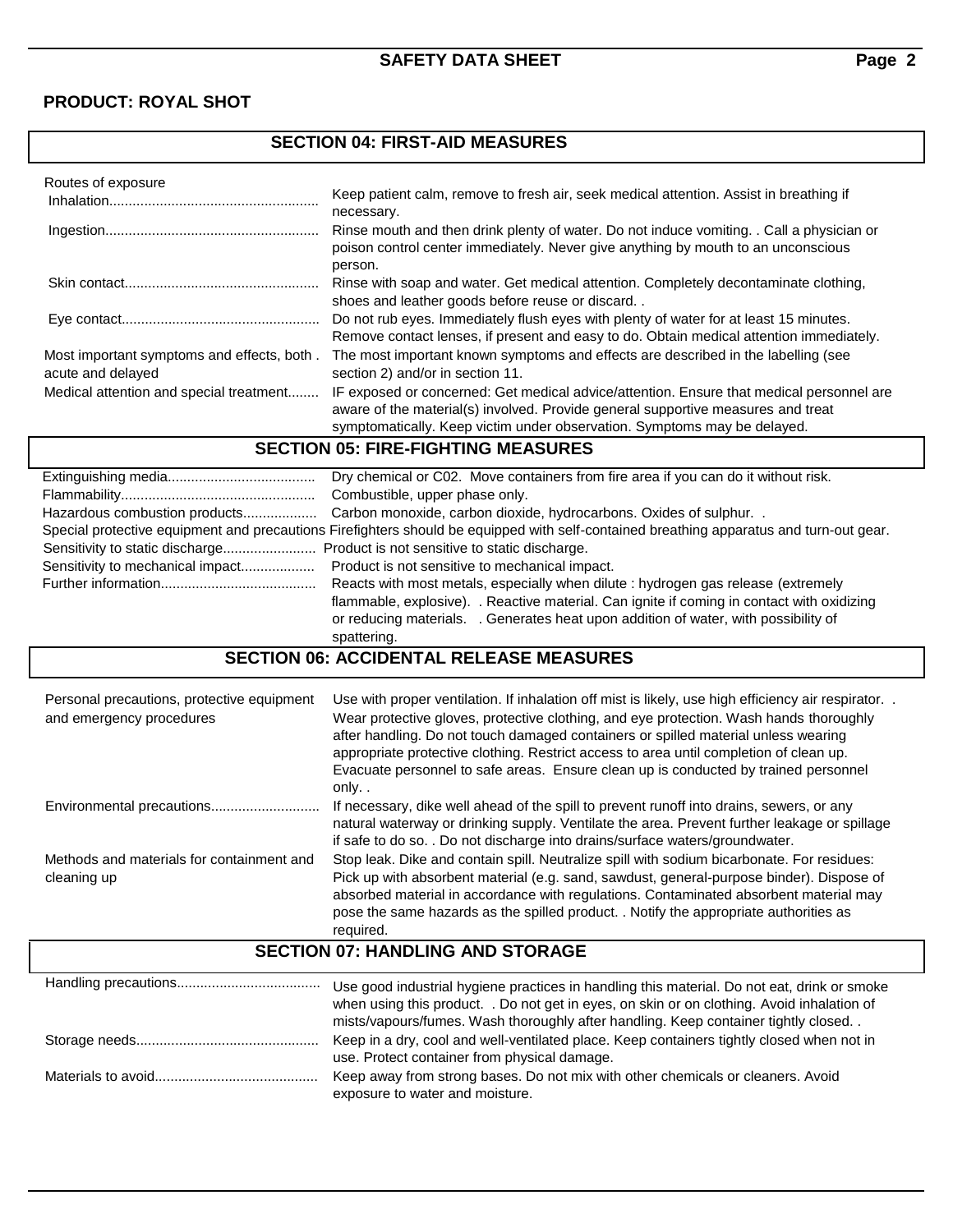### **PRODUCT: ROYAL SHOT Drain Opener**

## **SECTION 08: EXPOSURE CONTROLS / PERSONAL PROTECTION**

|                                | <b>ACGIH TLV</b>     |                                                                                             | <b>OSHA PEL</b> |                                                                             | <b>NIOSH</b> |
|--------------------------------|----------------------|---------------------------------------------------------------------------------------------|-----------------|-----------------------------------------------------------------------------|--------------|
| <b>INGREDIENTS</b>             | TWA                  | <b>STEL</b>                                                                                 | <b>IPEL</b>     | <b>STEL</b>                                                                 | <b>REL</b>   |
| Sulfuric acid                  | $0.2 \text{ mg/m}$ 3 | not available                                                                               | 1 $mg/m3$       | not available                                                               | 1 $mq/m3$    |
| 1,2-Dichlorobenzene            | 25 ppm               | 50 ppm                                                                                      | 25 ppm          | 50 ppm                                                                      | 25 ppm       |
|                                |                      |                                                                                             |                 | Good general ventilation (typically 10 air changes per hour) should be used |              |
| Individual protection measures |                      | Emergency showers and eye wash stations should be available.                                |                 |                                                                             |              |
|                                |                      | Full-length face shield/chemical splash goggles combination.<br>Acid-proof gauntlet gloves. |                 |                                                                             |              |

### **SECTION 08: EXPOSURE CONTROLS / PERSONAL PROTECTION**

| Respiratory protection is required when there is a potential for airborne exposures in<br>excess of applicable limits. When required wear NIOSH/MSHA approved respiratory<br>protection.                                                                                                                                                                                                                                                                     |
|--------------------------------------------------------------------------------------------------------------------------------------------------------------------------------------------------------------------------------------------------------------------------------------------------------------------------------------------------------------------------------------------------------------------------------------------------------------|
| Wear clean long legged, long sleeved work clothes.<br>Handle in accordance with good industrial hygiene and safety practice. Avoid breathing<br>vapor or mist. Avoid contact with skin, eyes and clothing. Do not eat, drink, smoke or use<br>cosmetics while working with this product. Remove soiled clothing and wash it thoroughly<br>before reuse. Upon completion of work, wash hands before eating, drinking, smoking or<br>use of toilet facilities. |
|                                                                                                                                                                                                                                                                                                                                                                                                                                                              |

### **SECTION 09: PHYSICAL AND CHEMICAL PROPERTIES**

|                                                            | liquid (biphasic). |
|------------------------------------------------------------|--------------------|
|                                                            | brown.             |
|                                                            | pungent odour.     |
|                                                            | no data available. |
|                                                            | $<$ 1.             |
|                                                            | not applicable.    |
|                                                            | $-35.$             |
|                                                            |                    |
|                                                            | -68.               |
|                                                            |                    |
|                                                            |                    |
|                                                            |                    |
|                                                            |                    |
|                                                            |                    |
|                                                            |                    |
|                                                            | soluble.           |
|                                                            |                    |
| Partition coefficient - n-octanol/water no data available. |                    |
| Auto ignition temperature (°C)                             | 640.               |
| Thermal decomposition temperature                          | no data available. |
|                                                            | no data available. |
| <b>SECTION 10: STABILITY AND REACTIVITY</b>                |                    |

#### Reactivity....................................................... No hazardous reactions if stored and handled as prescribed/indicated. Chemical stability.......................................... The product is stable if stored and handled as prescribed/indicated. Possibility of hazardous reactions................. Reacts violently with water, organic substances and base solutions with evolution of heat and hazardous mists. Reacts with most metals, especially when dilute : hydrogen gas release (extremely flammable, explosive). . Conditions to avoid........................................ Avoid heating this substance. Do not mix with other chemicals.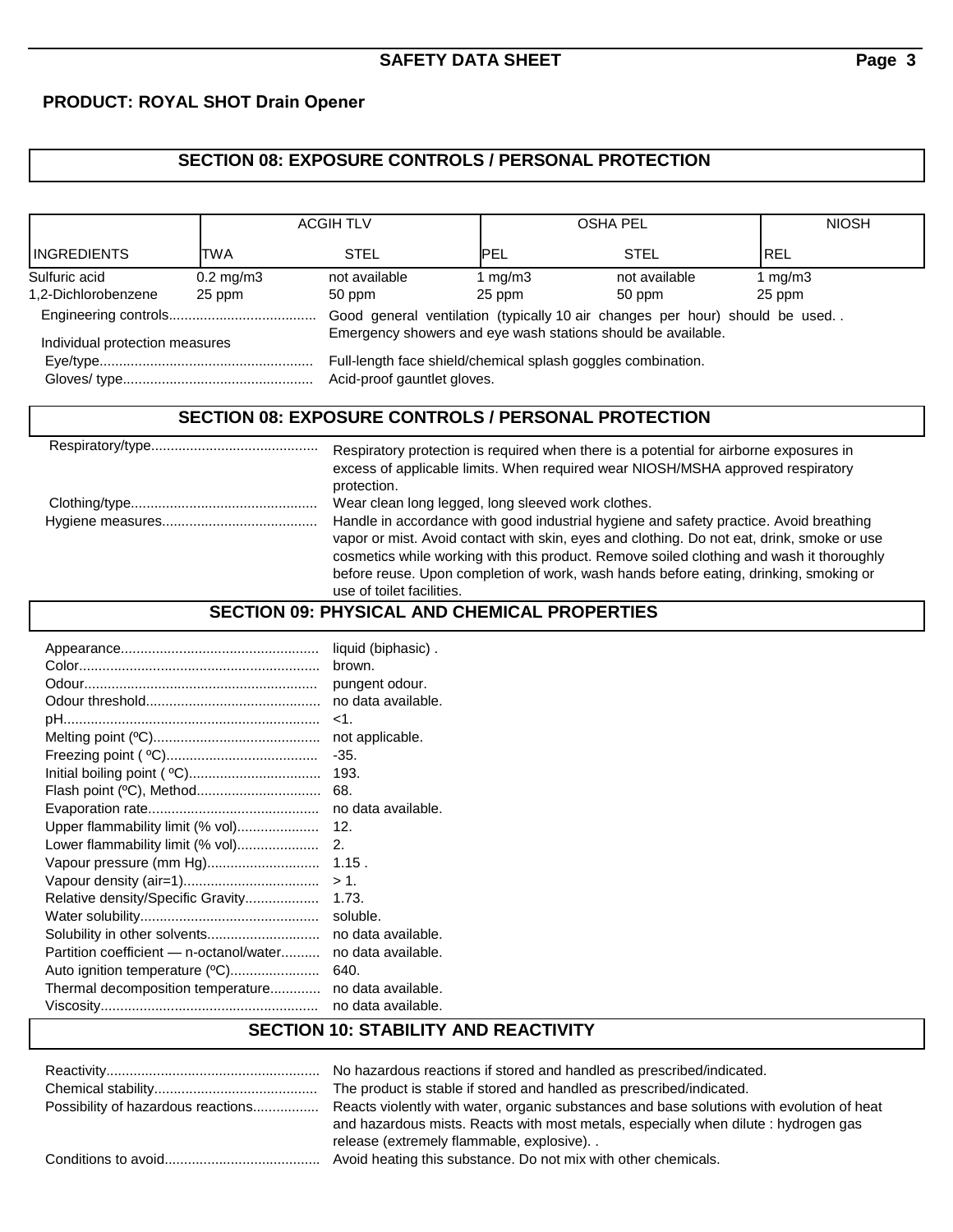### **PRODUCT: ROYAL SHOT Drain Opener**

Incompatible materials.................................. Vigorous reactions with : water ; alkaline solutions ; metals, metal powder; strong oxidizing, reducing, or combustible organic materials. .

Hazardous decomposition products.............. Possibility of decomposition if heated and in contact with sources of ignition. Release of toxic gases and vapours (sulfur oxides (S02 , S03 )).

## **SECTION 11: TOXICOLOGICAL INFORMATION**

| <b>INGREDIENTS</b>  | <b>LC50</b>                                                                                                                                                           | <b>LD50</b>                                           |  |
|---------------------|-----------------------------------------------------------------------------------------------------------------------------------------------------------------------|-------------------------------------------------------|--|
| Sulfuric acid       | $0.255$ mg/l (Inhalation-rat, 4H)                                                                                                                                     | $2,140$ mg/kg (oral-rat)                              |  |
| 1,2-Dichlorobenzene | 14 mg/l (inhalation-rat, 4H)                                                                                                                                          | 500 mg/kg (oral-rat); 10,000<br>mg/kg (dermal-rabbit) |  |
| Routes of exposure  |                                                                                                                                                                       |                                                       |  |
|                     | Very dangerous in case of inhalation at high concentrations (mists) : May produce severe<br>irritation of respiratory tract (coughing, shortness of breath, choking). |                                                       |  |
|                     | Contact will likely cause burns with permanent scars to mouth, throat, stomach. Ingestion<br>of significant amount will cause death.                                  |                                                       |  |
|                     | Contact can cause 3rd degree burns with severe tissue damage                                                                                                          |                                                       |  |
| Acute effects       | Contact can cause burns, severe corneal damage and permanent loss of vision                                                                                           |                                                       |  |
|                     | Acute toxicity estimate > 300 and < 2,000 mg/kg. Harmful if swallowed. Method: calculation<br>method.                                                                 |                                                       |  |
|                     | LD50 (Rabbit) : > 2,000 mg/kg. Method: calculation method. Virtually nontoxic after a single<br>skin contact.                                                         |                                                       |  |
|                     | $>0.05$ and $\leq 0.5$ mg/l mists. Exposure time: 4 h. Fatal if inhaled. Method: calculation<br>method.                                                               |                                                       |  |
|                     |                                                                                                                                                                       |                                                       |  |

## **SECTION 11: TOXICOLOGICAL INFORMATION**

| Serious eye damage/eye irritation<br>Respiratory or skin sensitisation | Result: Corrosive to eyes.<br>Non-sensitizing.                                                                                                                                        |
|------------------------------------------------------------------------|---------------------------------------------------------------------------------------------------------------------------------------------------------------------------------------|
| Specific target organ toxicity (STOT) single                           | May produce severe irritation of respiratory tract: coughing, shortness of breath, choking.                                                                                           |
| exposure                                                               |                                                                                                                                                                                       |
|                                                                        | No aspiration hazard expected.                                                                                                                                                        |
| Chronic toxicity/effects                                               |                                                                                                                                                                                       |
| Specific target organ toxicity (STOT)                                  | Absorption of 1,2-Dichlorobenzene by inhalation and/or repeated skin contact may cause                                                                                                |
| repeated exposure                                                      | injury to liver and kidney.                                                                                                                                                           |
|                                                                        | Strong inorganic acid mists containing sulfuric acid: PROVEN (Human, Group 1, IARC).                                                                                                  |
|                                                                        | May cause adverse reproductive effects. Possible risk of harm to the unborn child.                                                                                                    |
|                                                                        | No known significant effects or critical hazards.                                                                                                                                     |
|                                                                        | The product has not been tested. The statement has been derived from the properties of<br>the individual components.                                                                  |
|                                                                        | The most important known symptoms and effects are described in the labelling (see<br>section 2) and/or in section 11. Further important symptoms and effects are so far not<br>known. |

## **SECTION 12: ECOLOGICAL INFORMATION**

# **SECTION 13: DISPOSAL CONSIDERATIONS**

#### Disposal methods

| . |                                                                                     |
|---|-------------------------------------------------------------------------------------|
|   | Dispose of in accordance with national, state and local regulations.                |
|   | Dispose of in a licensed facility. Recommend crushing, puncturing or other means to |
|   | prevent unauthorized use of used containers.                                        |